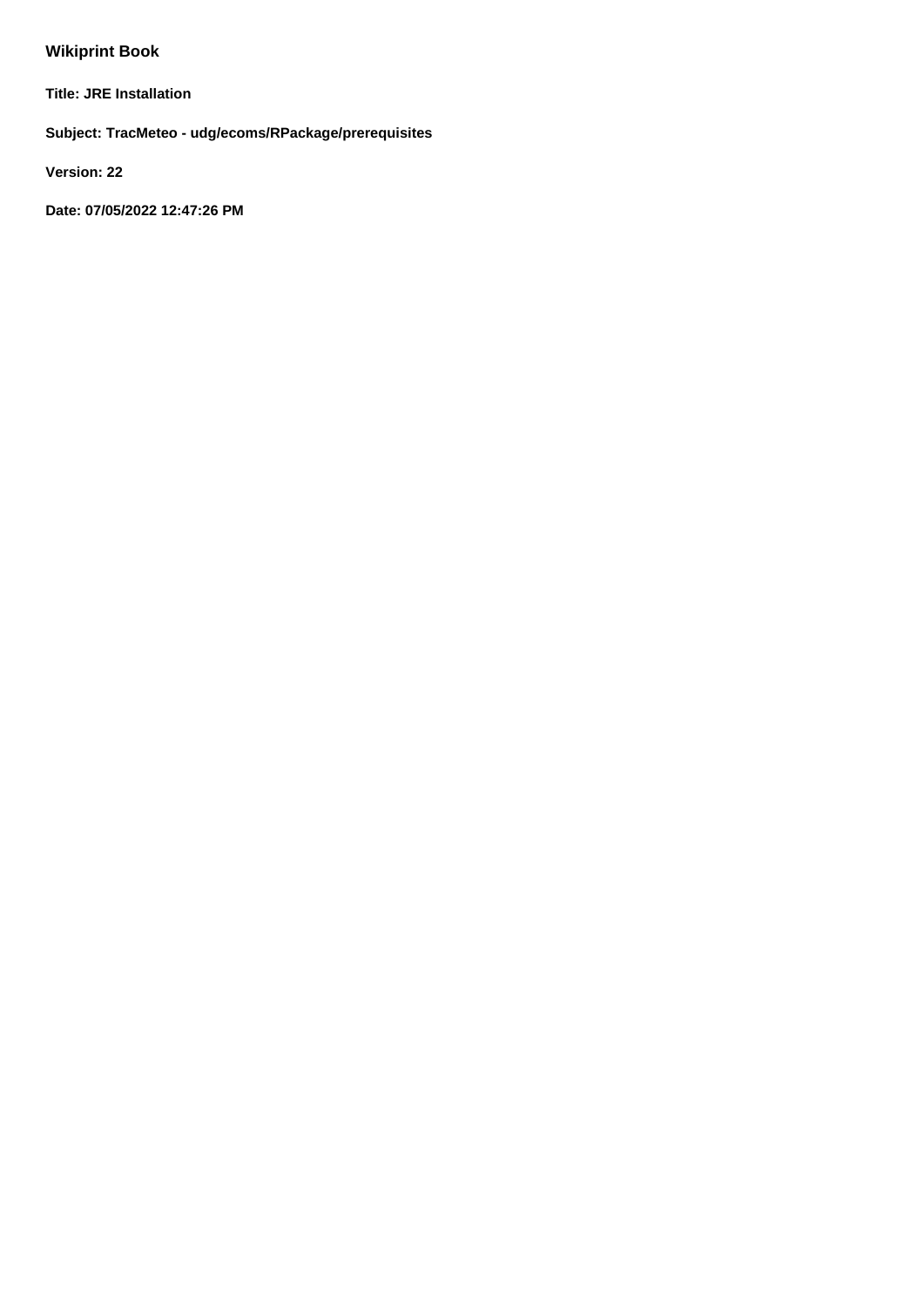## **Table of Contents**

| <b>JRE</b> Installation             |        |
|-------------------------------------|--------|
| Linux users                         | p<br>Ñ |
| Windows / Mac users                 | p<br>c |
| Installing the rJava package        |        |
| Linux users                         | p      |
| Windows / Mac                       |        |
| Find out the java version used by R |        |
|                                     |        |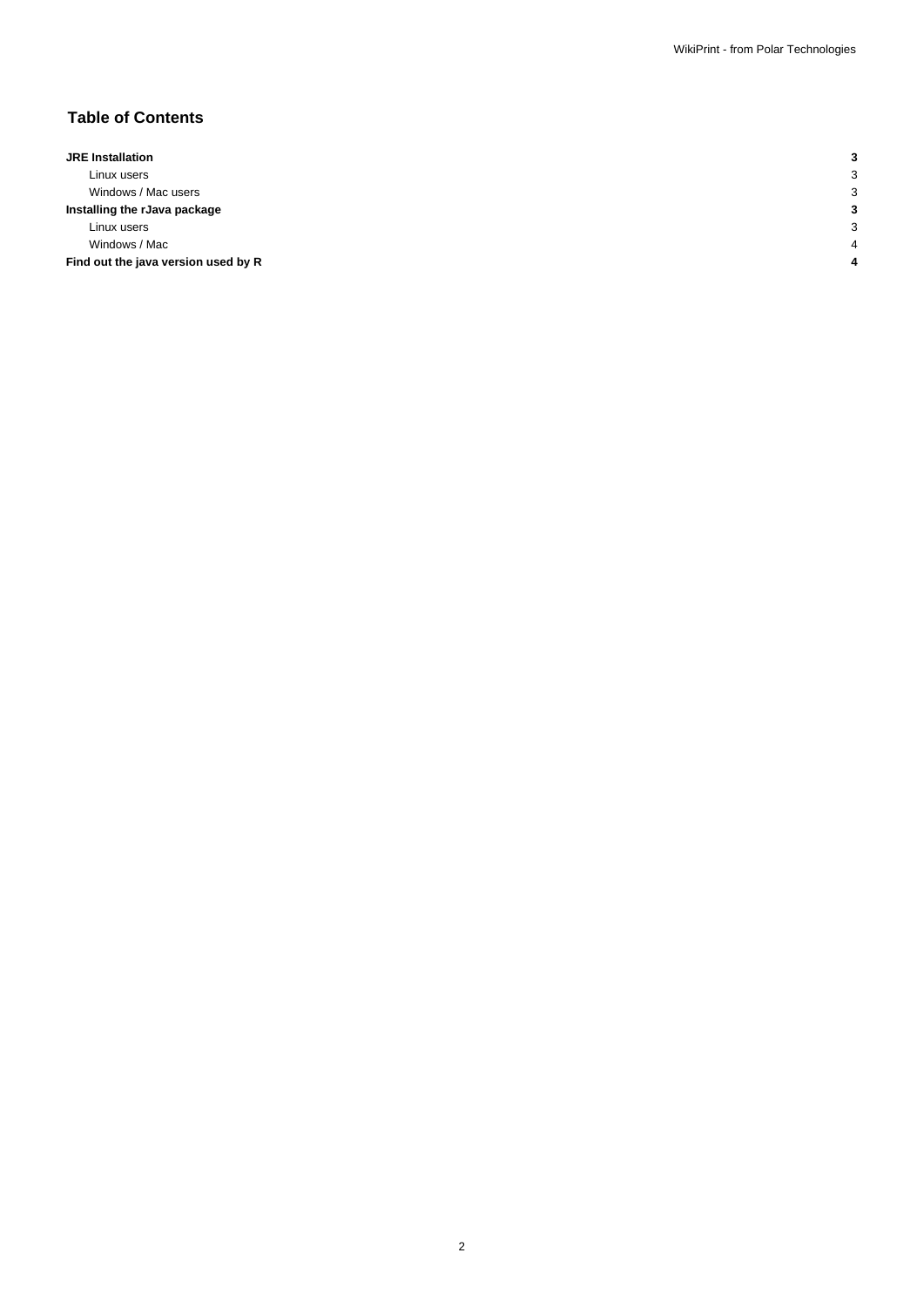## **JRE Installation**

Installation of the Java Platform, Standard Edition Runtime Environment (JRE), allows you to run Java programs on your PC and as you browse the Internet. The ecomsUDG.Raccess package needs the JRE in order to use the powerful capabilities of the [?netCDF Java Library.](http://www.unidata.ucar.edu/downloads/netcdf/netcdf-java-4/index.jsp)

It is very likely that JRE is already installed on your computer, but just in case it is not, here are some instructions on how to get it.

#### **Linux users**

To find out if JRE is installed in your machine, and in negative case to get instructions on how to install it, please refer to [?this link](http://ice.he.net/~hedden/jrelinux.html)

#### **Windows / Mac users**

Click on the link below to download the JRE installer and perform the installation procedure by keeping the default installer settings. For Windows users, please be sure that you have downloaded the 32-bit JRE installer as indicated below.

[?JRE installer download link](http://www.oracle.com/technetwork/java/javase/downloads/jre7-downloads-1880261.html) (version 7 update 60):

| Java SE Runtime Environment 7u60                                                      |                  |                                                    |  |
|---------------------------------------------------------------------------------------|------------------|----------------------------------------------------|--|
| You must accept the Oracle Binary Code License Agreement for Java SE to download this |                  |                                                    |  |
| software.                                                                             |                  |                                                    |  |
| Accept License Agreement Decline License Agreement                                    |                  |                                                    |  |
|                                                                                       |                  |                                                    |  |
|                                                                                       |                  |                                                    |  |
|                                                                                       |                  |                                                    |  |
| <b>Product / File Description</b>                                                     | <b>File Size</b> | <b>Download</b>                                    |  |
|                                                                                       |                  |                                                    |  |
| Linux x86                                                                             | 31.55 MB         | $\blacktriangleright$ jre-7u60-linux-i586.rpm      |  |
| Linux x86                                                                             | 46.18 MB         | $\blacktriangleright$ jre-7u60-linux-i586.tar.gz   |  |
| Linux x64                                                                             | 32.06 MB         | $\bullet$ jre-7u60-linux-x64.rpm                   |  |
| Linux x64                                                                             | 44.81 MB         | $\overline{\bullet}$ ire-7u60-linux-x64 tar.gz     |  |
| Mac OS X x64                                                                          | 48.52 MB         | $\bullet$ jre-7u60-macosx-x64.dmg                  |  |
| Mac OS X x64                                                                          | 44.5 MB          | $\overline{\mathbf{z}}$ jre-7u60-macosx-x64.tar.gz |  |
| Solaris x86                                                                           | 52.17 MB         | $\bullet$ jre-7u60-solaris-i586.tar.gz             |  |
| Solaris x64                                                                           | 16.12 MB         | $\blacktriangleright$ jre-7u60-solaris-x64.tar.gz  |  |
| <b>Solaris SPARC</b>                                                                  | 54.92 MB         | Let jre-7u60-solaris-sparc.tar.gz                  |  |
| Solaris SPARC 64-bit                                                                  | 18.16 MB         | Let ire-7u60-solaris-sparcv9.tar.gz                |  |
| Windows x86 Online                                                                    | 0.88 MB          | $\bullet$ ire-7u60-windows-i586-iftw.exe           |  |
| Windows x86 Offline                                                                   | 28.04 MB         | $\bullet$ jre-7u60-windows-i586.exe                |  |
| Windows x86                                                                           | 39.94 MB         | Tre-7u60-windows-i586.tar.gz                       |  |
| Windows x64                                                                           | 29.55 MB         | $\blacktriangleright$ jre-7u60-windows-x64.exe     |  |
| Windows x64                                                                           | 41.64 MB         | $\bullet$ ire-7u60-windows-x64.tar.gz              |  |

## **Installing the rJava package**

[?rJava](http://cran.r-project.org/web/packages/rJava/index.html) is a R package providing a low-level interface to Java from R. If Java is installed and adequately configured in your computer, the rJava package will be automatically downloaded if not present when installing the ecomsUDG.Raccess package, as any other package dependency.

Therefore, in principle you should not worry about this and could skip this section. But just in case something related to  $rJ$ ava goes wrong during the installation, please bear in mind the following information:

Once Java is installed in your machine, in most cases the following call from R should do the trick:

```
> install.packages(?rJava?)
```
#### **Linux users**